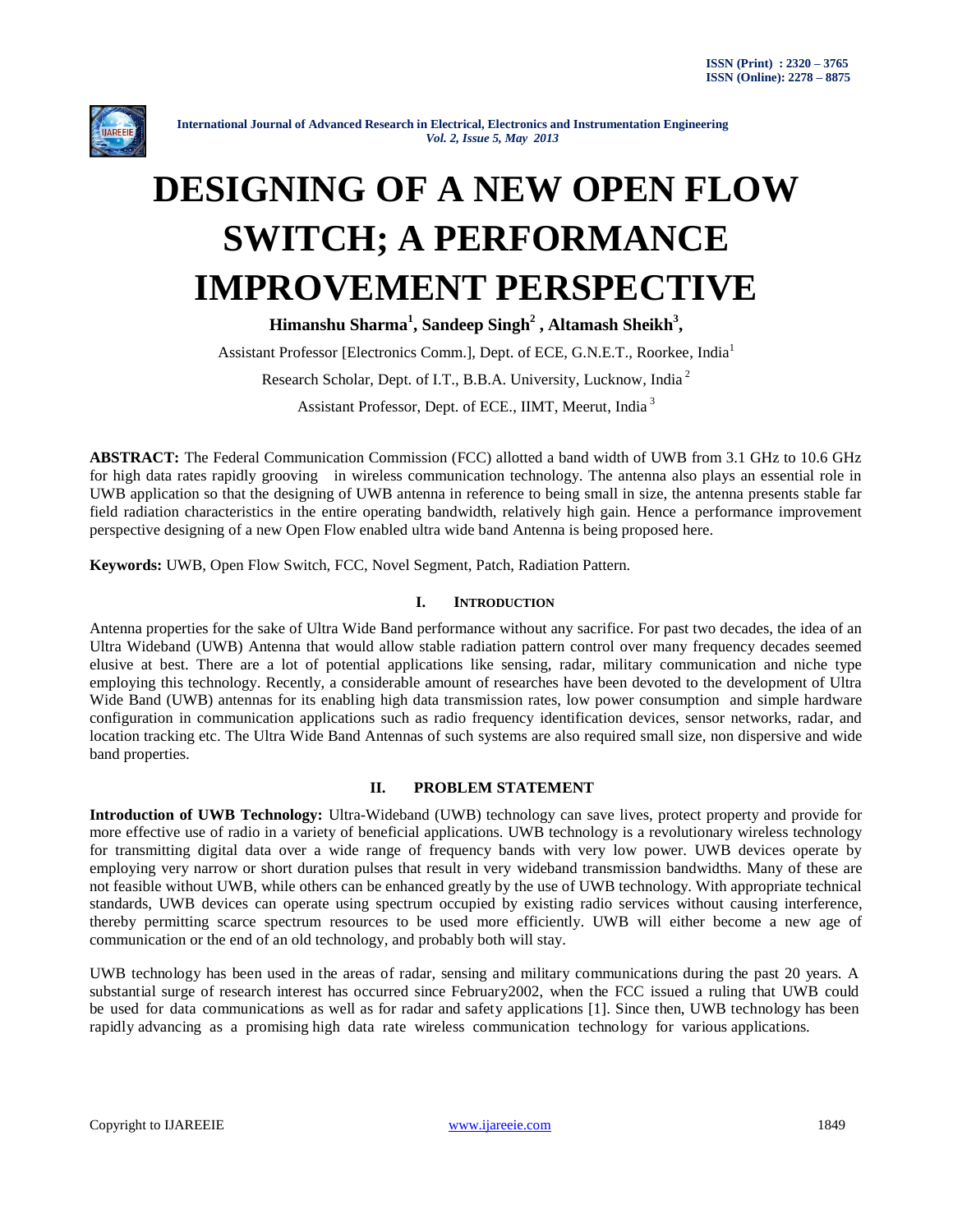

# **III. BACKGROUND**

UWB systems have been historically based on impulse radio because it transmitted data at very high data rates by sending pulses of energy rather than using a narrow band frequency carrier. Normally, the pulses have very short durations, typically a few nanoseconds (billionths of a second) that results in an ultra wideband frequency spectrum.

The concept of impulse radio initially originated with Marconi, in the 1900s, when spark gap transmitters induced pulsed signals having very wide bandwidths [7]. At that time, there was no way to effectively recover the wideband energy emitted by a spark gap transmitter or discriminate among many such wideband signals in a receiver. As a result, wideband signals caused too much interference with one another. So the communications world abandoned wideband communication in favors of narrowband radio transmitter that was easy to regulate and coordinate.

**The Need to Use of UWB Antenna in Radar Systems:** Radar detection and ranging (radar) was first developed in the 1920s. Most of us associate radar with combat scenes. Conventional radar antennas are designed to operate in a relative narrow and confined range of frequencies. They use harmonic or sinusoidal signals to transmit the information. As a sinusoidal is the simplest, therefore it is widely used in electrical oscillation system. The resonance features of a system make it possible for frequency selection of the large number of information channels operating in the common surroundings (space, guiding and optical communication lines). The main technique to divide these channels is to using frequency selective method, which is use in most radars narrow band systems with frequency band much less than the carrier frequency. The current radar systems theory and practice are based on this specific feature.

The information content of radar system is determined by the frequency bandwidth, as the volume of information transmitted per time unit is directly proportional to a frequency band. To increase the information capability of a radar system, the widening of its frequency band is needed. The only alternative approach is an increase in information transmission time. For both radio communication and radars, there is an increase necessitate for ultra-fast and continuous of data transmission; this becomes more and more prominent problem.

The other approach to UWB spectrum allocation is multiband scheme where the 7.5GHz UWB band is divided into several smaller sub-bands. Each sub-band has a bandwidth no less than 500MHz so as to conform to the FCC definition of UWB. In multiband scheme, multiple accesses can be achieved by using frequency hopping. As exemplified in Figure 1, the UWB signal is transmitted over eight sub-bands in a sequence during the hopping period and it hops from frequency to frequency at fixed intervals. At any time, only one sub-band is active for Transmission while the so-called time-frequency hopping codes are exploited to determine the sequence in which the sub bands are used.

For single-band scheme, the transmitted pulse signal has extremely short duration, so very fast switching circuit is required. On the other hand, the multiband system needs a signal generator which is able to quickly switch between frequencies. Single-band systems can achieve better multipath resolution compared to multiband systems because they employ discontinuous transmission of short pulses and normally the pulse duration is shorter than the multipath delay. While multiband systems may benefit from the frequency diversity across sub-bands to improve system performance.



*Figure 1. Frequency Hopping Concept.*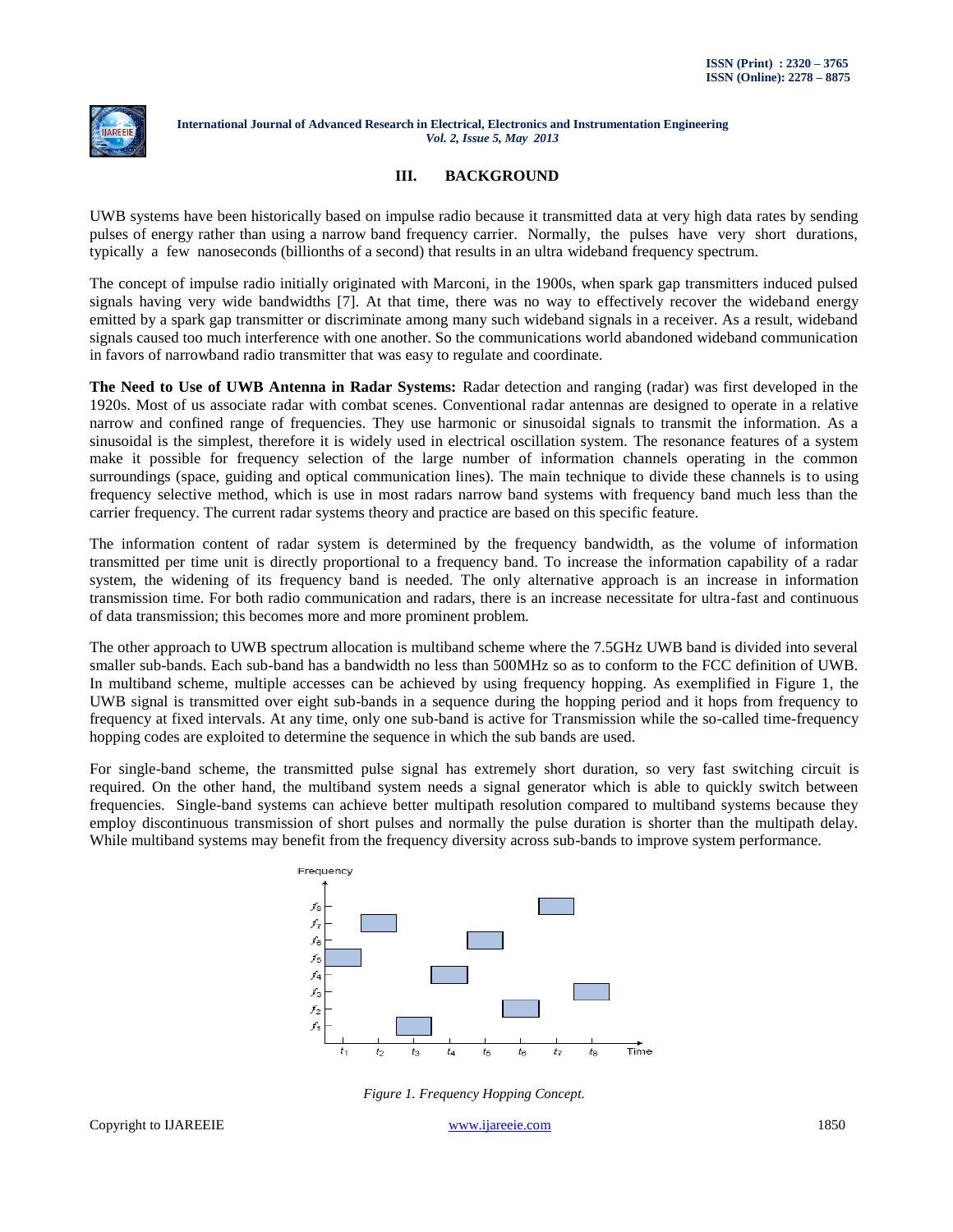

Besides, multiband systems can provide good interference robustness and co-existence properties. For example, when the system detects the presence of other wireless systems, it can avoid the use of the sub-bands which share the spectrum with those systems. To achieve the same result, a single-band system would need to exploit notch filters. However, this may increase the system complexity and distort the received signal waveform.

**Regulation Issues:** Any technology has its own properties and constrains placed on it by physics as well as by regulations. Government regulators define the way that technologies operate so as to make coexistence more harmonious and also to ensure public safety [6]. Since UWB systems operate over an ultra wide frequency spectrum which will overlap with the existing wireless systems such as global positioning system (GPS) and the IEEE 802.11 WLAN, it is natural that regulations are an important issue.

The international regulations for UWB technology is still not available now and it will be mainly dependent on the findings and recommendations on the International Telecommunication Union (ITU).Currently, United States, with the FCC approval, is the only country to have a complete ruling for UWB devices. While other regulatory bodies around the world have also been trying to build regulations for UWB.

**The FCC's Rules in Unites States:** After several years of debate, the FCC released its First Report and Order and adopted the rules for Part 15 operation of UWB devices on February 14th, 2002. The FCC defines UWB operation as any transmission scheme that has a fractional bandwidth greater than or equal to 0.2 or an absolute bandwidth greater than or equal to 500 MHz [1]. UWB bandwidth is the frequency band bounded by the points that are 10dB below the highest radiated emission, as based on the complete transmission system including the antenna. The upper boundary and the lower boundary are designated *fH* and *fL*, respectively. Also, the frequency at which the highest radiated emission occurs is designated *fM* and it must be contained with this bandwidth. Although UWB systems have very low transmission power level, there is still serious concern about the potential interference they may cause to other wireless services. To avoid the harmful interference effectively, the FCC regulates emission mask which defines the maximum allowable radiated power for UWB devices. In FCC's First Report and Order, the UWB devices are defined as imaging systems, vehicular radar systems, indoor systems and hand-held systems. The latter two categories are of primary interest to commercial UWB applications and will be discussed in this study.

The devices of indoor systems are intended solely for indoor operation and must operate with a fixed indoor infrastructure. It is prohibited to use outdoor antenna to direct the transmission outside of a building intentionally. The UWB bandwidth must be contained between 3.1GHz and 10.6GHz, and the radiated power spectral density (PSD) should be compliant with the emission mask, as given in Table 1 and Figure 1.

UWB hand-held devices do not employ a fixed infrastructure. They should transmit only when sending information to an associated receiver. Antennas should be mounted on the device itself and are not allowed to be placed on outdoor structures. UWB handheld devices may operate indoors or outdoors. The outdoor emission mask is at the same level of - 41.3dBm/MHz as the indoor mask within the UWB band from 3.1GHz to 10.6GHz, and it is 10dB lower outside this band to obtain better protection for other wireless services, as shown in Table 1 and Figure 1.

| <b>Frequency Range</b> | <b>Indoor</b> | <b>Outdoor Emission Mask</b> |
|------------------------|---------------|------------------------------|
| $960 - 1610$           | $-75.3$       | $-75.3$                      |
| $1610 - 1900$          | $-53.3$       | $-63.3$                      |
| $1900 - 3100$          | $-53.3$       | $-61.3$                      |
| $3100 - 10600$         | $-41.3$       | $-41.3$                      |
| Above 10600            | $-51.3$       | $-61.3$                      |

*Table 1. FCC Emission limits for indoor and hand-held systems.*